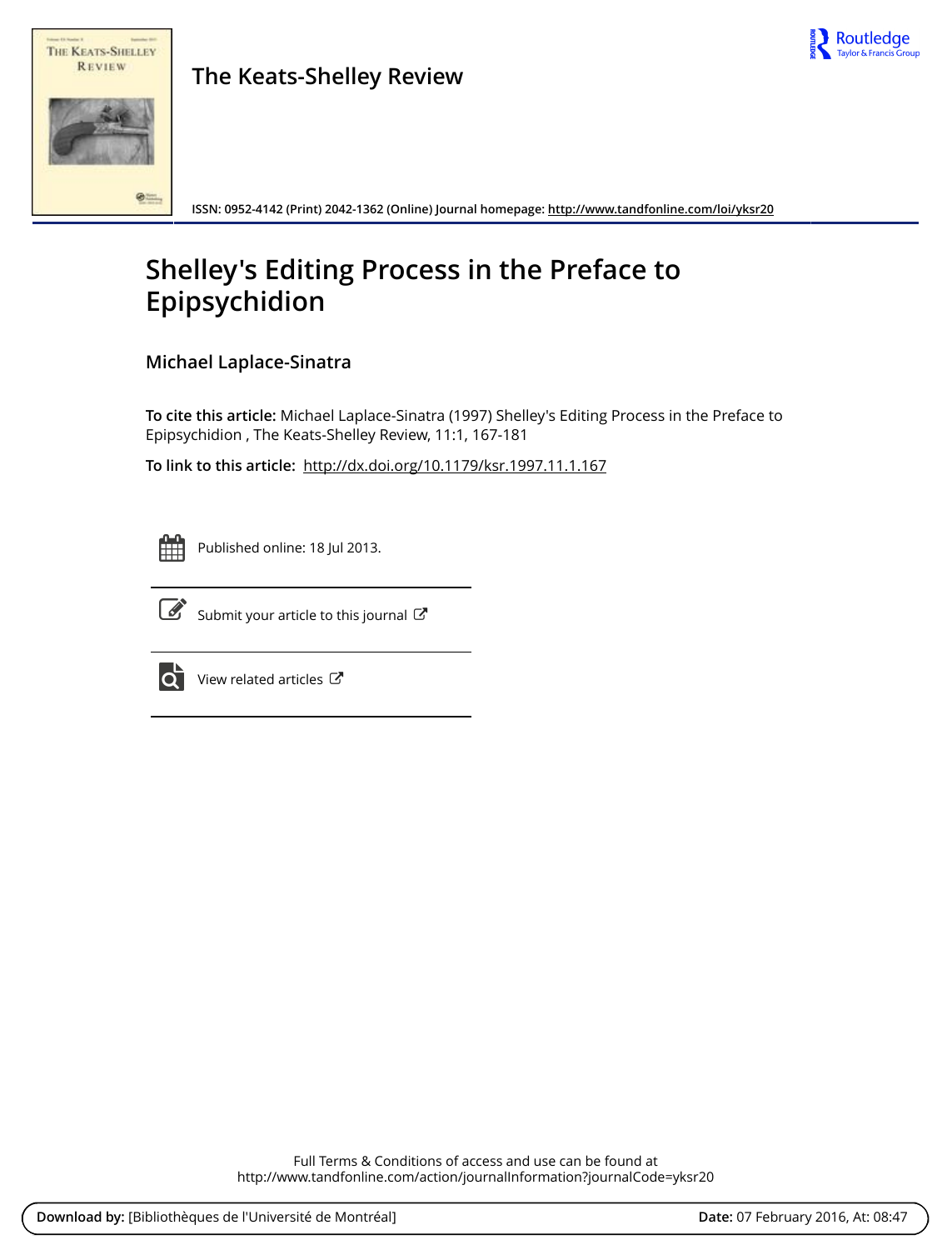## SHELLEY'S EDITING PROCESS IN THE PREFACE TO *EPIPSYCHIDION by Michael Laplace-Sinatra*

Prefaces are often disregarded by readers who, more often than not, start without taking time to peruse them first. Sir Walter Scott knew this perfectly well, and he wrote about it, very wittily, in 'A PostScript Which Should Have Been a Preface', the last chapter of his novel *Waverley* written in 1814: 'most novel readers, as my own conscience reminds me, are apt to be guilty of the sin of omission respecting the same matter of prefaces'.<sup>1</sup> Scott refers to novel readers but poetry readers are also 'guilty of the sin of omission', maybe even more so in so far as they may wish, understandably enough, to read only poetry and not a prose introduction. Many critics include prefaces in their analysis, but most of the time only as a means of interpreting the work they precede. Thus critics limit the role of prefaces simply to introductory materials and exclude any other potential interpretation. It is sometimes forgotten that the very presence or absence of a preface is already pregnant with meaning.

I do not intend to trace the history of prefatory materials in English literature, nor even in the period commonly referred to as 'the Romantic Period'. My point is to raise the question of the importance of prefaces for Shelley in his poetical work, and more specifically in the case of his poem *Epipsychidion.* I am particularly interested in the editing process of the preface to this poem. Indeed, a close analysis of the poem in manuscript form shows intriguing changes before the work went to print. They demonstrate how Shelley acted as his own censor, but not so much in response to the actual quality of the prefatory writing but rather in an attempt at concealing the autobiographical aspect of this work. This essay will unveil the editorial revisions of the preface to *Epipsychidion* and endeavour to explain these by commenting on the autobiographical dimension of the poem.

167

Sir Walter Scott, *The Prefaces to the Waverley Novels*, ed. Mark A. Weinstein (Lincoln and London: University of Nebraska Press, 1978), p. 3.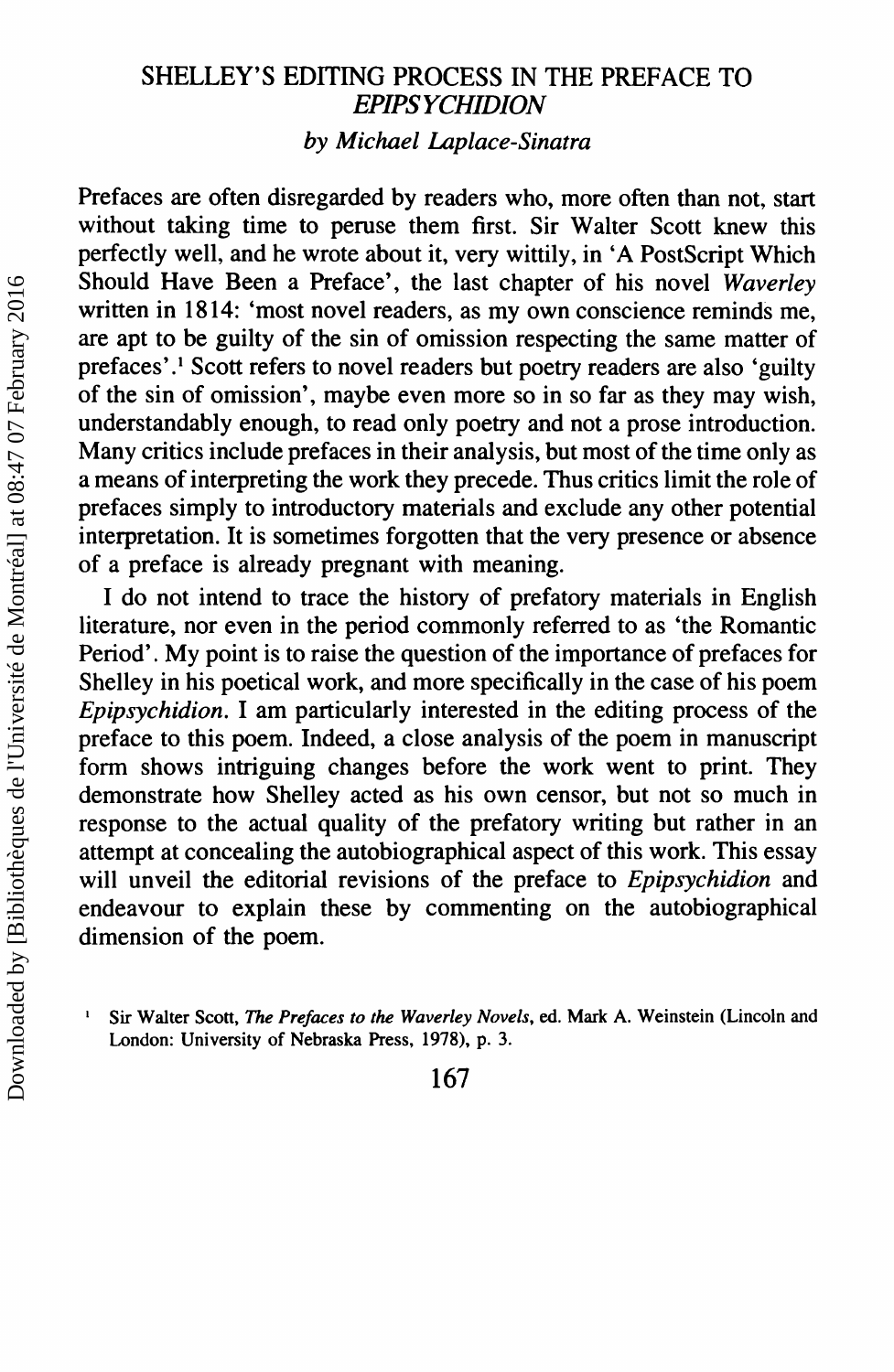Writing about autobiographical texts is not an easy task in so far as one is immediately faced with the immense complexity of the concept of 'autobiography' itself. The *Oxford English Dictionary* provides us with the following definition: 'the story of one's life written by himself. As noted by Jean Starobinski, this definition acknowledges the intrinsic difficulty of an autobiography, that is to say that 'Every autobiography - even when it limits itself to pure narrative  $-$  is a self-interpretation'.<sup>2</sup> Therefore, an element of doubt about the veracity of the story is to be borne in mind whenever one reads an autobiography, the story perhaps being fictionalised. The problem faced by the reader is that s/he cannot know whether the story is autobiographical or fictionalised if s/he does not have a preliminary knowledge of the author's life. The answer cannot be found directly in the text since the use of the personal pronoun 'I' is not in itself a proof of an autobiographical writing. Indeed, even though it is agreed that it is by comparing the past 'I' with the present 'I' that the autobiography can take place,<sup>3</sup> Benveniste observes that, linguistically speaking, there is no concept such as 'I' and that the 'I' refers to the one who is speaking, and that we can identify him/her by the very fact that s/he is speaking.<sup>4</sup> This remark is crucial in the sense that, for a text to be autobiographical, the 'I' has to refer to the author, and if there is no longer an author, a text cannot be autobiographical; the text being only *the* text and nothing outside of it. Of course, one is reminded of Roland Barthes's statement that

> the author is never more than the instance writing, just as the *I* is nothing other than the instance saying *I:* language knows a 'subject', not a 'person', and this subject, empty outside of the very enunciation which defines it, suffices to make language 'hold together', suffices, that is to say, to exhaust it. $5$

- <sup>2</sup> Jean Starobinski, 'The Style of Autobiography', in *Autobiography: Essays Theoretical and Critical,* ed. James Olney (Princeton, New Jersey: Princeton University Press, 1980), p. 74.
- <sup>3</sup> Starobinski, p. 78.
- <sup>4</sup> Benveniste, *Problemes de linguistique generale* (Paris: Edition Gallimard, 1966) quoted in Philippe Lejeune, *Le Pacte Autobiographique,* Collection Poetique (Paris: Editions du Seuil, 1975), p. 19.
- ~ Roland Barthes, 'The Death of the Author', in *Modem Criticism and Theory: A Reader,* ed. David Lodge (London and New York: Longman, 1988), p. 169.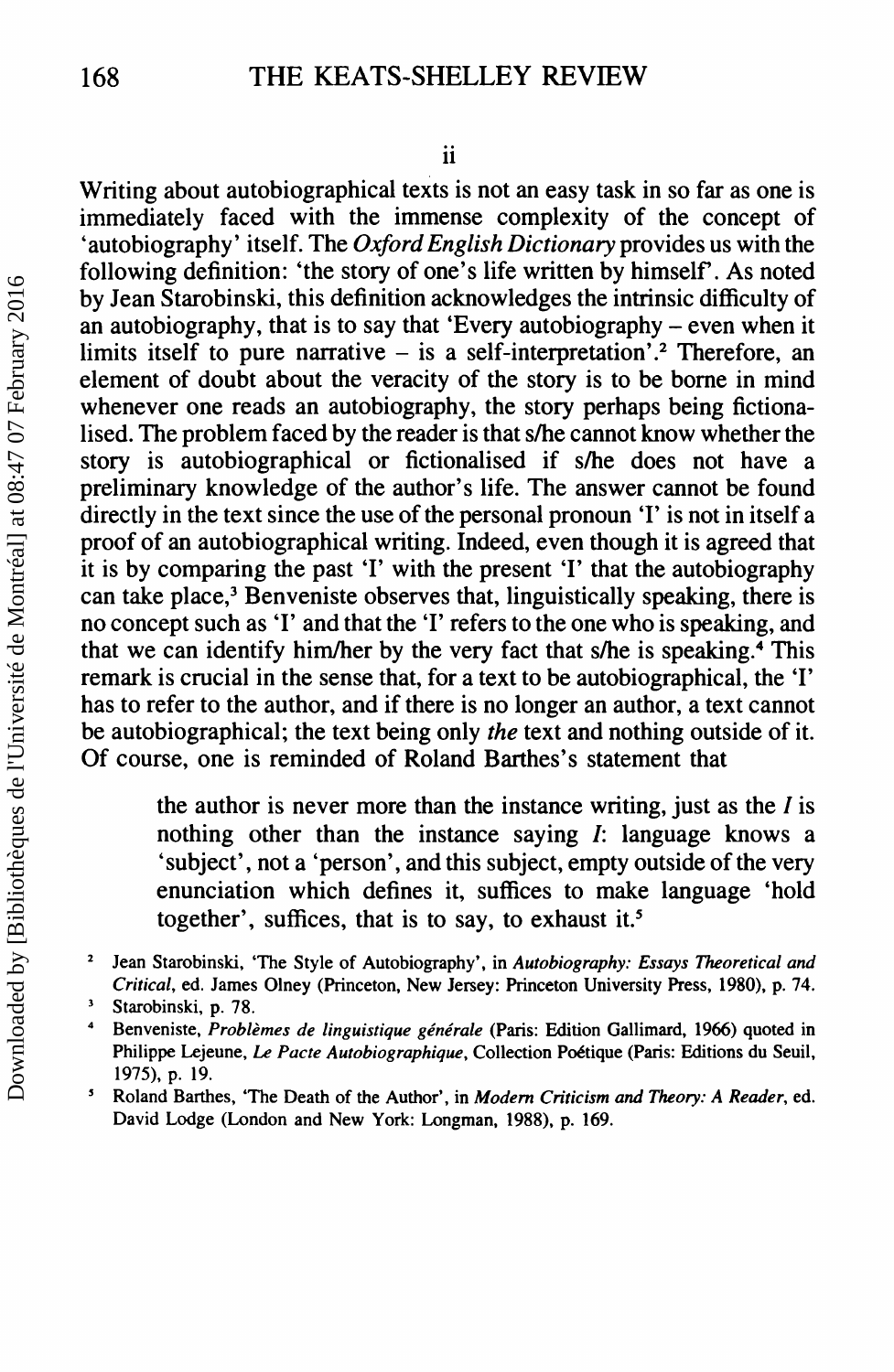Interestingly enough, Shelley can be seen as exploring similar territory in his essay *On Life* when he argues:

> The words I, and *you* and *they* are grammatical devices invented simply for arrangement and totally devoid of the intense and exclusive sense usually attached to them.<sup>6</sup>

Although Shelley's concern is the absence of real differentiation between minds and Barthes is concerned with the referential hiatus between 'I' and some 'real' person, the two authors are close in their interests. One way to defer the question of authorship, if not to consider it as non-existent, is to publish anonymously. The author is not known and consequently cannot be referred to by the reader. This of course has some advantage for the reception of a poem, or its influence on other poems, as Shelley came to realise. But to publish anonymously, or under a pseudonym, also indicates what Angela Leighton calls 'an authorial self-deconstruction',<sup>7</sup> that is to sayan intentional removal of any links between the poet and the text. By doing so, Shelley lets the work be its self-reference, and thus he emphasises the primordial status of the poem over its author. Shelley also makes use of the prefaces to his poems to distance himself from their content. In fact, Shelley's prefatory writings are very interesting in many ways.

## iii

The *Oxford English Dictionary* defines 'preface' as: 'the introduction to a literary work, usually containing some explanation of its subject, purpose, and scope, and of the method of treatment' and as 'an introduction or preliminary explanation'. These definitions clearly emphasise the role of a

<sup>6</sup> Percy Bysshe Shelley, *Shelley's Poetry and Prose,* ed. Donald H. Reiman and Sharon B. Powers (New York: Norton, 1977), p. 478; hereafter abbreviated parenthetically as *SP&P* followed by the page number.

<sup>7</sup> Angela Leighton, 'Love, Writing and Scepticism in *Epipsychidion' ,* in *The New Shelley: Later Twentieth-Century Views,* ed. G. Kim Blank, Macmillan Studies in Romanticism (London: Macmillan, 1991), p. 225.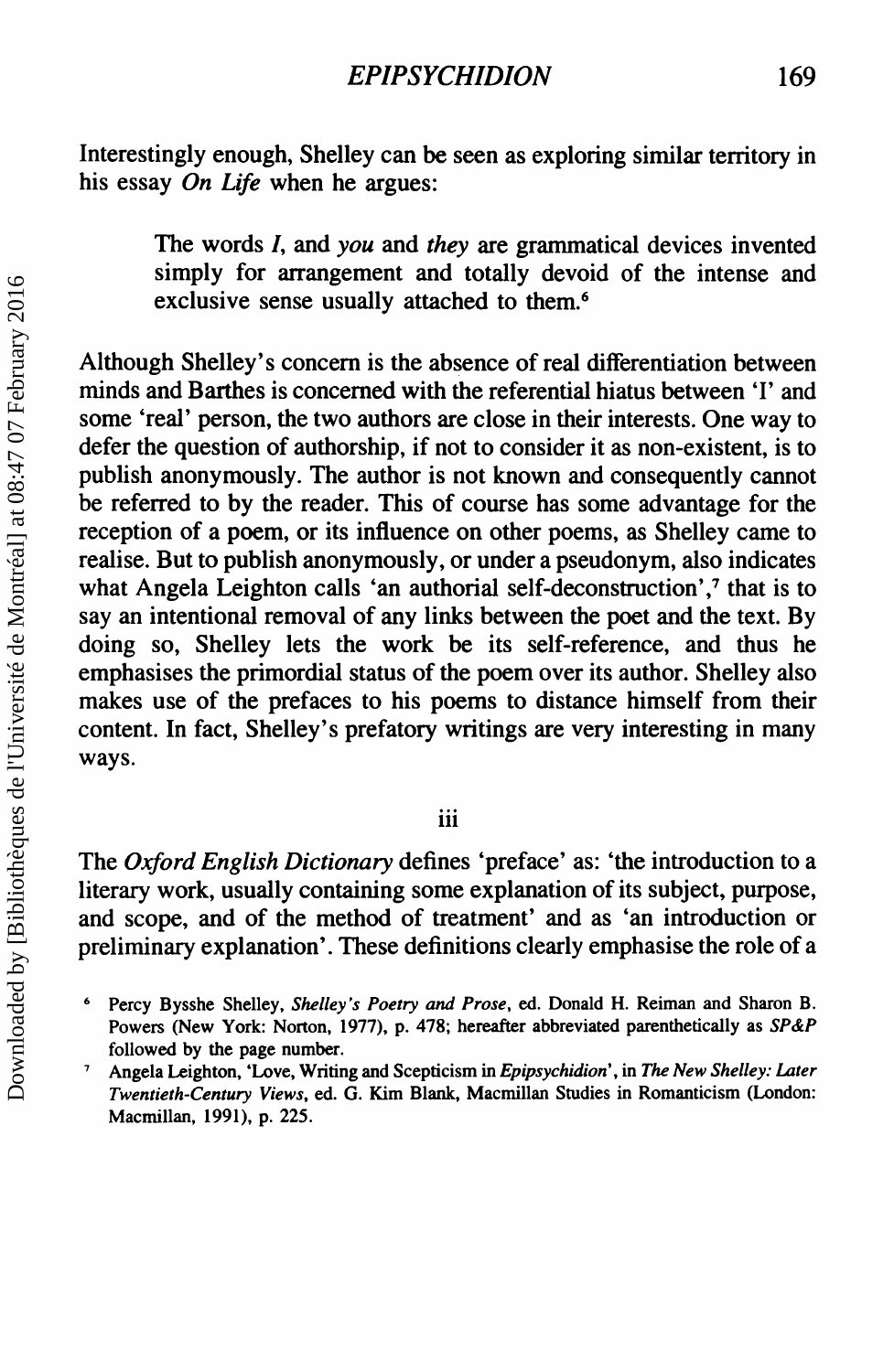preface as making accessible the meaning of the literary work it precedes. In most cases, Shelley's prefaces conform to these definitions and hence fulfil their role of securing a good reading of the text.<sup>8</sup> With the help of the prefaces, the reader has his/her task made easier. Consequently, Shelley's prefaces seem to be the perfect tool for a better understanding of his poetry. Writing about *Alastor,* Evan K. Gibson makes a comment of this kind when he claims:

> Perhaps recognising the difficulty of the poem for the average reader, Shelley wrote the Preface as a clarification and expected the poem to be read in the light of the Preface. . .. <sup>9</sup>

To clarify and to shed some light on the poems would indeed be the expected role of Shelley's prefaces, as in fact of any preface, and yet this is not completely true in Shelley's case.

Like the rest of his work, Shelley's prefaces are not easy and straightforward texts. On the one hand, they may be seen as fulfilling their role of introduction to the poems they precede, acting as a source of light to shed on a poem which could be difficult to understand otherwise. On the other hand, they may be seen as making the reader's task even more difficult by their own complexity, acting in fact as an obstacle. Elise M. Gold has rightly pointed out that 'Shelley's prefaces are as much opaque barriers as revealing guides to the texts' .<sup>10</sup> Of course, this leads us to think about the relation between the prefaces and the poems, about their role as threshold to the poems. According to Jacques Derrida:

> Prefaces ... have always been written, it seems, in view of their own self-effacement. Upon reaching the end of the *pre-* (which presents and precedes, or rather forestalls, the presentative production and in order to put before the reader's eyes what is not

<sup>8</sup> See Gerard Genette's *Seuils,* Collection Poetique (Paris: Editions du Seuil, 1987), p. 183.

<sup>9</sup> Evan K. Gibson, *'Alastor:* A Reinterpretation', *PMLA* 62 (1947), reprinted in *Shelley's Poetry*

*and Prose,* ed. Donald H. Reiman and Sharon B. Powers (New York: Norton, 1977), p. 546. <sup>10</sup> Elise M. Gold, 'Touring the Inventions: Shelley's Prefatory Writing', in *Keats-Shelley Journal* 36 (1987), p. 86. .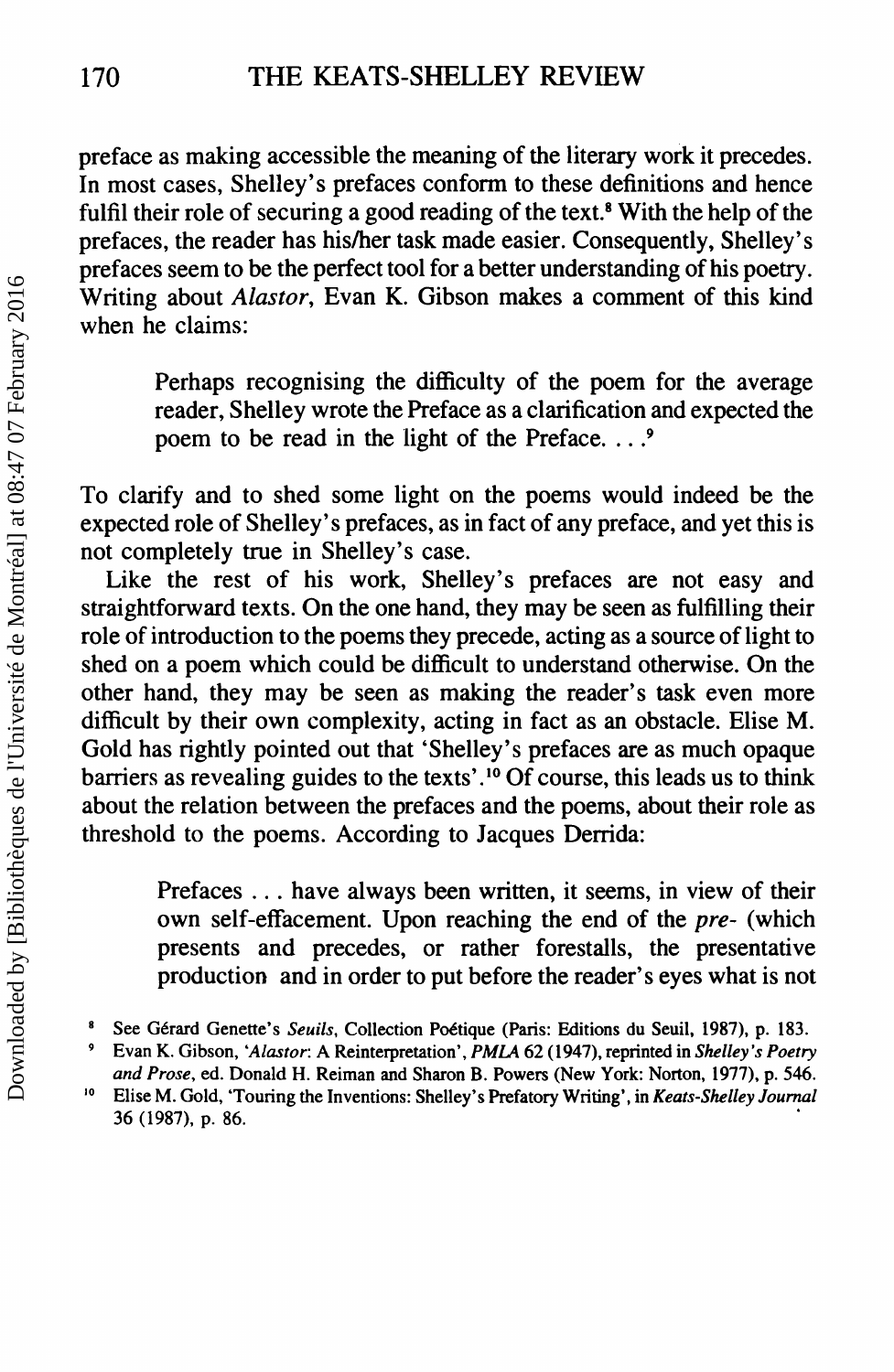yet visible, is obliged to speak, predict, and predicate), the route which has been covered must cancel itself out.<sup>11</sup>

Expected to engage the reader in the reading of the poems, Shelley's prefaces differ intriguingly from this definition. Not achieving their 'selfeffacing task'12 of solely introducing the poems, the prefaces suddenly engage the reader in a reflection on their own content and become prose texts containing Shelley's thoughts and opinions on various subjects just as his prose essays do. The relationship between prefatory materials and the poems they precede is altered, and they function indeed as independent texts reflecting Shelley's ideas on certain topics, whether political or poetical. Similarly, the 'historical' relation of the prefaces to the poems may be seen as supporting this argument. As it can be expected, a detailed study of Shelley's manuscripts shows that the prefatory materials were usually 'postfaces' as far as the time of composition is concerned, and yet they are introduced as preceding the poems.

Throughout his poetry and his prose, Shelley questions the idea of identity and his relation to the world via the medium of poetry. In his fragmentary essays *On Love* and *On Life,* he examines the notion of a self and the constraints imposed by language on that subject. He wonders how individuality can exist in a world described with artificial words. In several of his major poems - that is to say *Alastor, Laon and Cythna, Julian and Maddalo, Epipsychidion,* and *Adonais -* Shelley can be seen and understood as developing the same exploration, in imaginative terms. I would argue that Shelley's prefaces examine this philosophical idea, which is so central to his intellectual growth, by combining the plainness of prose writing with the imagery of poetic creation. The development of his reflections on identity is very enticing in the sense that, acknowledging the limitations of language, Shelley uses various styles of writing in his

II Jacques Derrida, *Dissemination,* trans. Barbara Johnson (London: The Athlone Press, 1981), p.9.

<sup>12</sup> I borrow this term from Gayatri Chakravorty Spivak's discussion of Coleridge's *Biographia Literaria [In Other Worlds: Essays in Cultural Politics* (New York and London: Methuen, 1987), p. 4].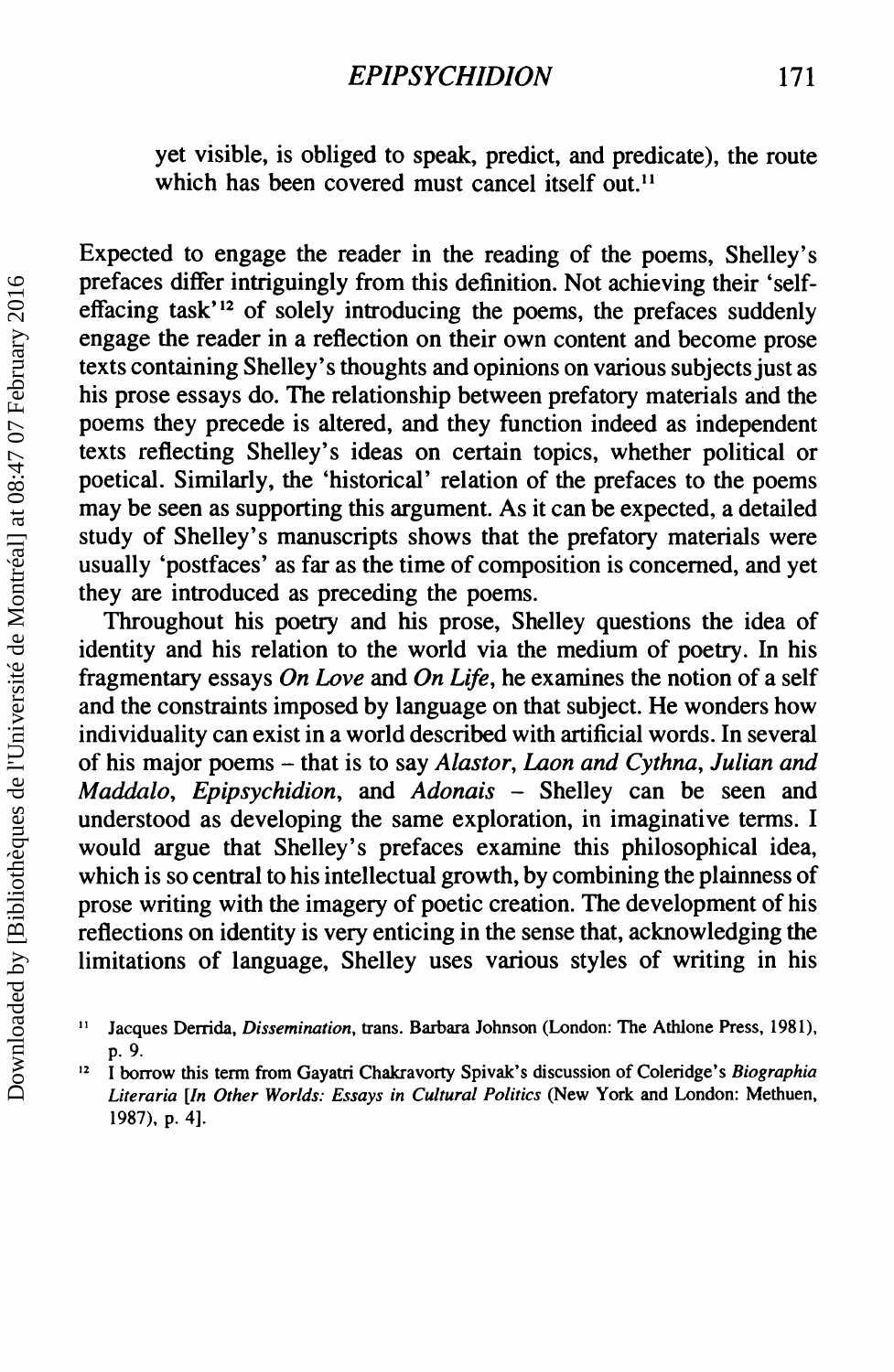prefaces and subverts the conventions of prefatory writing in order to try and overcome the very same limitations.

In an interesting figure of circularity, Shelley's prefaces deny the reader direct access to the poems and invite him/her to an apparently discursive *detour,* which in fact will reflect the poems's content and help the reader in his/her understanding of them, once s/he returns to the beginning of the poems. I would claim that this notion of auto-reflection - both formally and intellectually - found in Shelley's prefaces clearly demonstrates their importance regarding the modern critical debate on the mode of existence of literary texts as such, and the never-ending circle of construction and deconstruction of meanings in a literary text. In Shelley's prefatory materials, one can indeed find his reflections - that is, his comments on the poems and also his image in the autobiographical aspect of the prefaces.

iv

As I have stated earlier, the role of a preface is to introduce a literary work and to provide the reader with relevant information about the main body of text s/he is about to read. The definition of preface found in the *O.E.D.* is very similar to the one found in Dr Johnson's *A Dictionary of English Language* (1755), the current authority when Shelley was writing.<sup>13</sup> Although I have already said that Shelley's prefaces do not content themselves with this definition, they nevertheless fulfil this task. Indeed, as Elise M. Gold notes:

> Shelley's prefaces often reflect their poems in miniature, embodying the psychological, philosophical, and imaginative struggles their speakers or protagonists undergo. Intimately connected to the verse they precede thematically, verbally, even structurally, they bring the reader to their poems' thresholds; engage the reader in their works' creative process. <sup>14</sup>

<sup>13</sup> Johnson's definition is the following: 'Something spoken introductory to the main design; introduction; something proemial.'

<sup>14</sup> Gold, p. 68.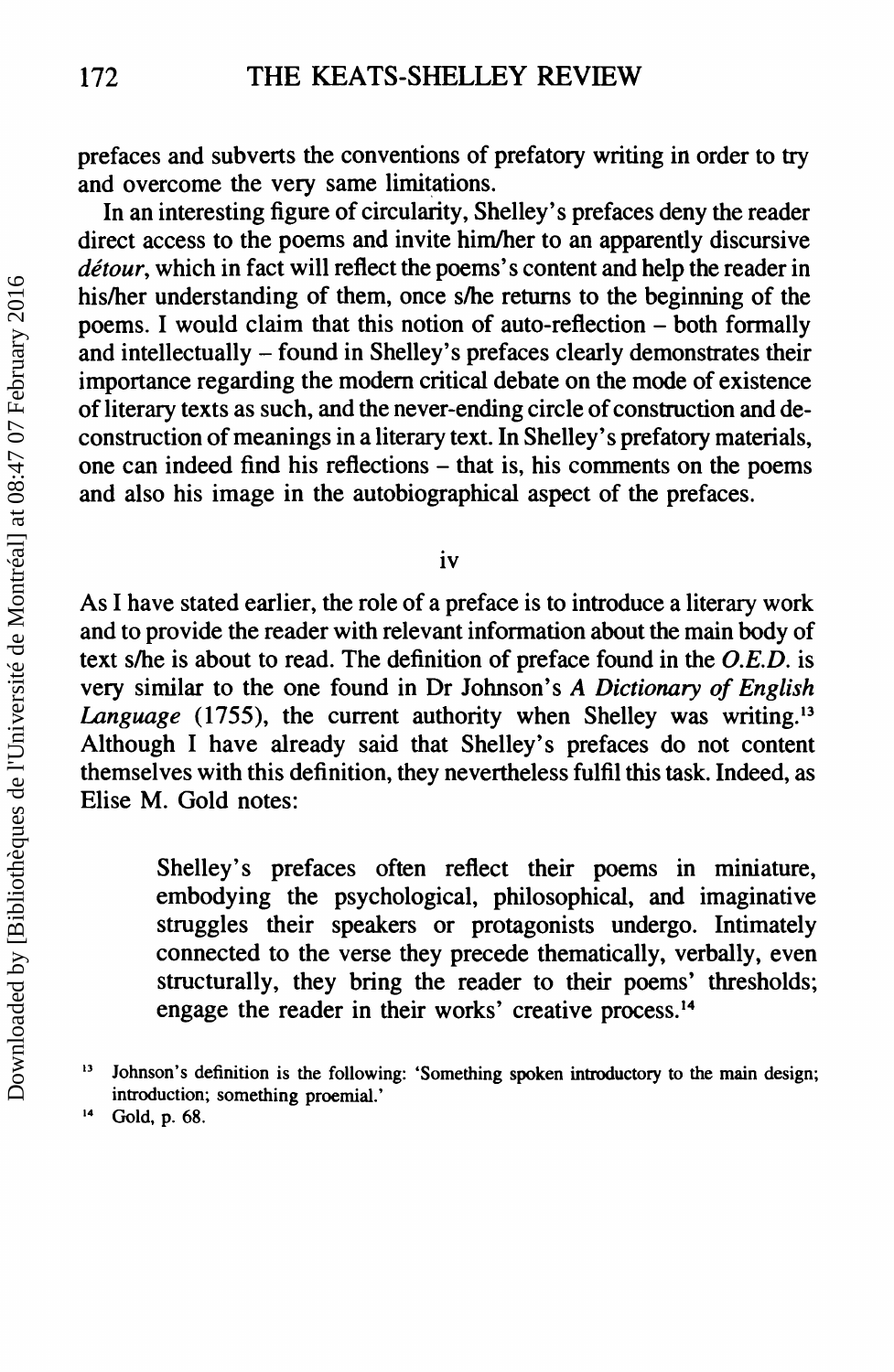On the one hand, this quotation acknowledges the help Shelley's prefaces give to the reader by reflecting 'their poems in miniature' and thus preparing him/her for the reading to follow. By paying attention to the prefaces, the reader learns about the content of the poems they precede and is therefore able to have easier access to their meanings. On the other hand, Gold's comment suggests some of the difficulties the prefaces put before the reader inasmuch as they embody 'the psychological, philosophical, and imaginative struggles their speakers or protagonists undergo'. By integrating some of the issues raised in the poems, Shelley's prefaces do not entirely facilitate the reader's task. Instead of providing a key to these issues, the prefaces leave the reader with an anticipation of them. In fact, the prefaces 'engage the reader in their works' creative process' and hence require an active participation on the part of the reader. Shelley's prefaces are simultaneously an invitation and an obstacle to the reading of the poems; they are indeed a path to the poems, but a long and winding one.

In away, Shelley's use of prefatory writings may seem to challenge the common conception of the reason for the existence of prefaces. Indeed, it could be argued that a preface should not be written if it cannot fulfil its *raison d'être*, which is to introduce and to provide some information on the work it precedes. But, as I have said, Shelley's prefaces are not written to be mere introductions to the poems. One of the main aspects of Shelley's prefaces is the way in which he uses them to form a relationship with his audience. In fact, they entitle Shelley to present the purpose of the poems in his own terms, and thus to instruct the reader. Elise M. Gold rightly asserts that Shelley's prefaces are 'instruments to test an audience's sympathetic perceptiveness, to exclude poor or hostile readers from as well as admit the discerning few to Shelley's works.'<sup>15</sup> As Shelley came to realise over the years, his poetry is not easily accessible - sometimes on purpose, sometimes not. And Shelley's prefatory writings reflect his preoccupation with the reception of his poetical works and illustrate how he tries to deal with this problem. The question 'how do texts relate to each other?' is relevant to a study on prefatory writings since there appears to be an innate relation of dependence between a preface and the text it precedes.

Gold, p. 72.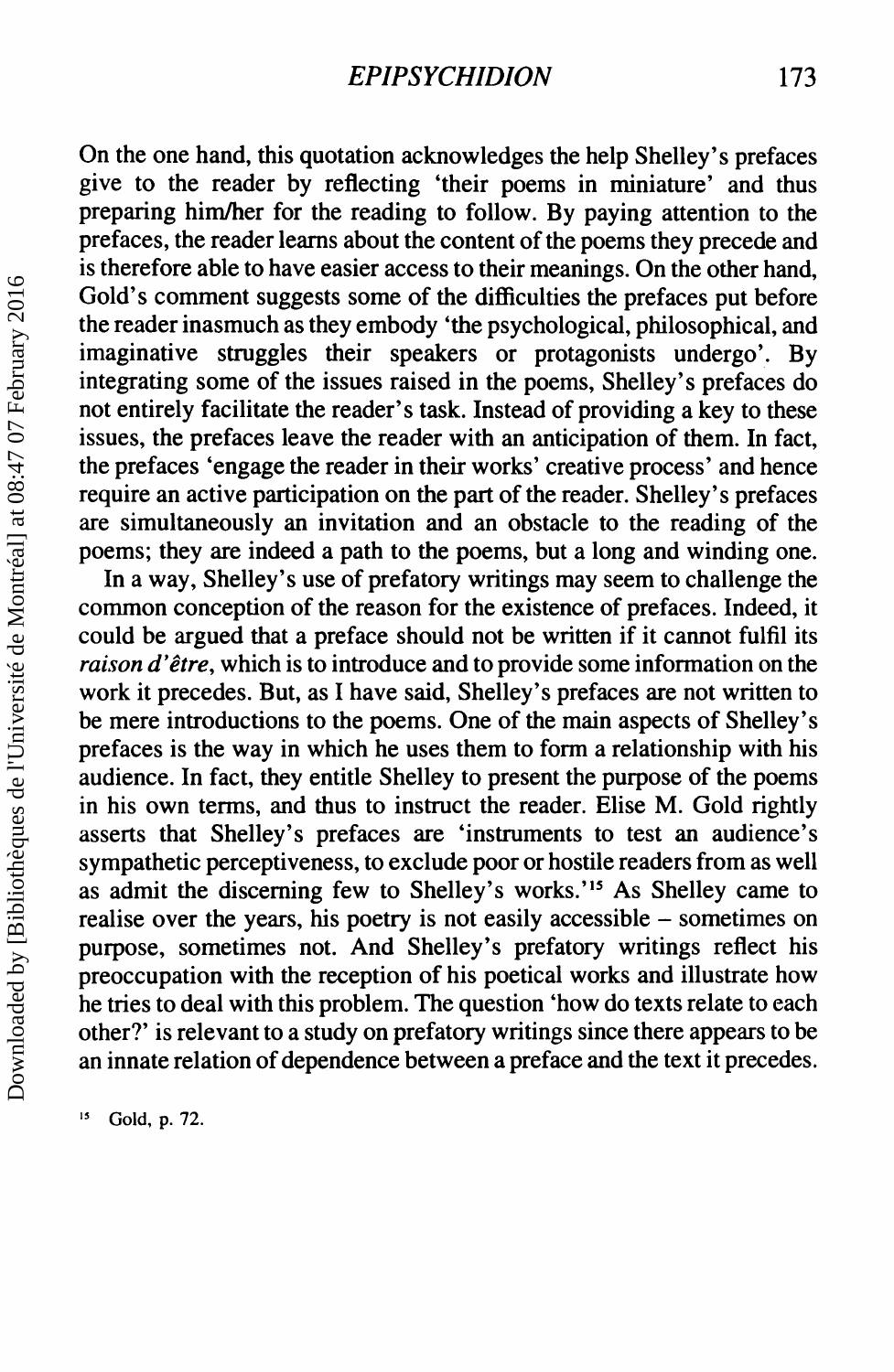This dependence usually manifests itself with a subject described in the preface and developed in the poem. But one should not forget that there is also a dependence of the poem on the preface. To appreciate this fully, one can tum to the preface to *Epipsychidion.*

Without the help of a prefatory writing, Shelley's readers may not come to the conclusion he wants them to reach in their reading of *Epipsychidion.* Consequently, Shelley writes a preface to the poem which perfectly corresponds to Gerard Genette' s description of a *preface crypto-auctorial* in his work on paratext. What Genette refers to as the paratext is what is 'around' a literary text, everything that does not belong directly to the literary text itself and yet can be perceived as a part of the work. In other words, Genette refers to the title page, the name of the author, dedications, prefaces, postfaces, and notes. All these materials constitute a special space surrounding the text which is both a transitional space and a transactional space.<sup>16</sup> The reader has access to the literary text via the preamble of the paratext. S/he may not pay attention to the elements constituting the paratext but they are nevertheless crucial to the understanding of the work. Here is Genette's definition of a *préface crypto-auctorial:*

> This kind of Preface could also be called *crypto-auctorial* since the author pretends not to be the author, or also *pseudo-allographe* since the author introduces himself as the allograph Preface writer, only claiming from the whole work the Preface. The author (onym, anonymous, or pseudonym) can introduce himself as the mere editor of a homodiegetic work for which he naturally attributes the paternity to the narrator.<sup>17</sup>

- Genette, p. 8.
- <sup>17</sup> Genette, p. 172. My translation.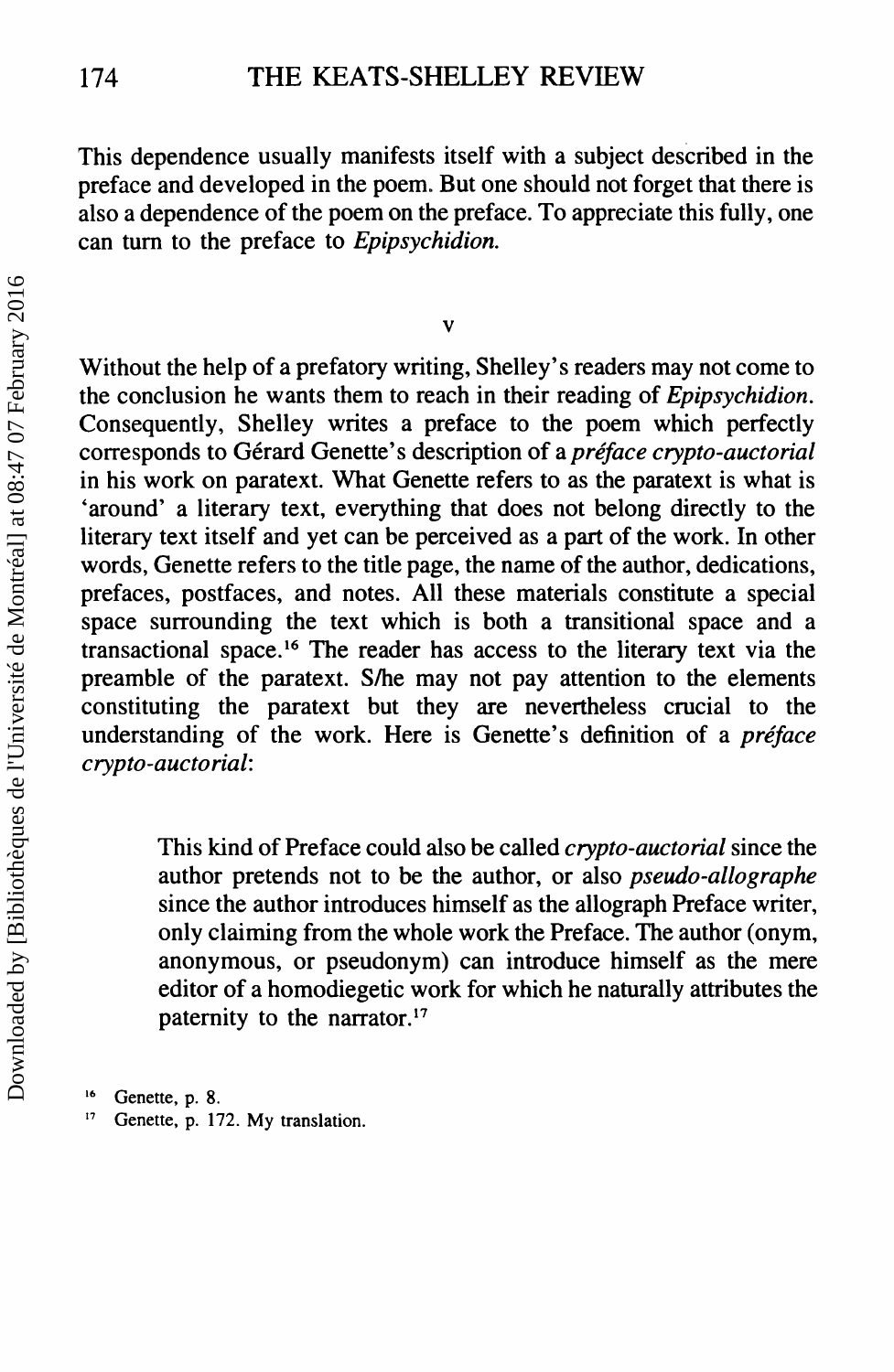It is very important for Shelley that the reader should consider the author as no longer alive since it allows Shelley to address his readers without the living presence of the poet. As William Ulmer comments:

> In the image of this harmless eccentric Shelley recasts his own identity, and then obliquely commits suicide by killing his alter ego, as if the death of the poet were a necessary precondition to reaching and influencing an audience.<sup>18</sup>

For Shelley, the content of *Epipsychidion* is not to be read from an autobiographical point of view, hence the writing of the preface as a denial of the poem's author(ship).

*Epipsychidion* was composed in January and February 1821, and published anonymously in May 1821. The poem is very often seen as describing Shelley's love for Teresa Viviani and, quoting Shelley from a letter addressed to John Gisbome, as 'an idealised history of [his] life and feelings' .19 We know from two letters addressed to his publisher Charles Ollier that Shelley strongly insisted *Epipsychidion* be published anonymously. Referring in both letters to *Epipsychidion* Shelley says: 'The longer poem, I desire, should not be considered as my own', *(Letters,* vol. ii, p. 262) and 'The piece I last sent you, I wish, as I think I told you, to be printed immediately, and that anonymously' *(Letters,* vol. ii, p. 269). Shelley explains his wish for anonymity in the first letter by claiming that

> it is a production of a portion of me already dead; and in this sense the advertisement is no fiction ... and I make its author a secret, to avoid the malignity of those who tum sweet food into poison; transforming all they touch into the corruption of their own natures *(Letters,* vol. ii, pp. 262-63).

<sup>18</sup> William A. Ulmer, *Shelleyan Eros: The Rhetoric of Romantic Love* (Princeton, New Jersey: Princeton University Press, 1990), p. 154.

<sup>19</sup> Percy Bysshe Shelley, *The Letters of Percy Bysshe Shelley,* ed. Frederick L. Jones, 2 vols. (Oxford: Clarendon Press, 1964), vol. ii, p. 434; hereafter abbreviated as *Letters* followed by the volume number and the page number.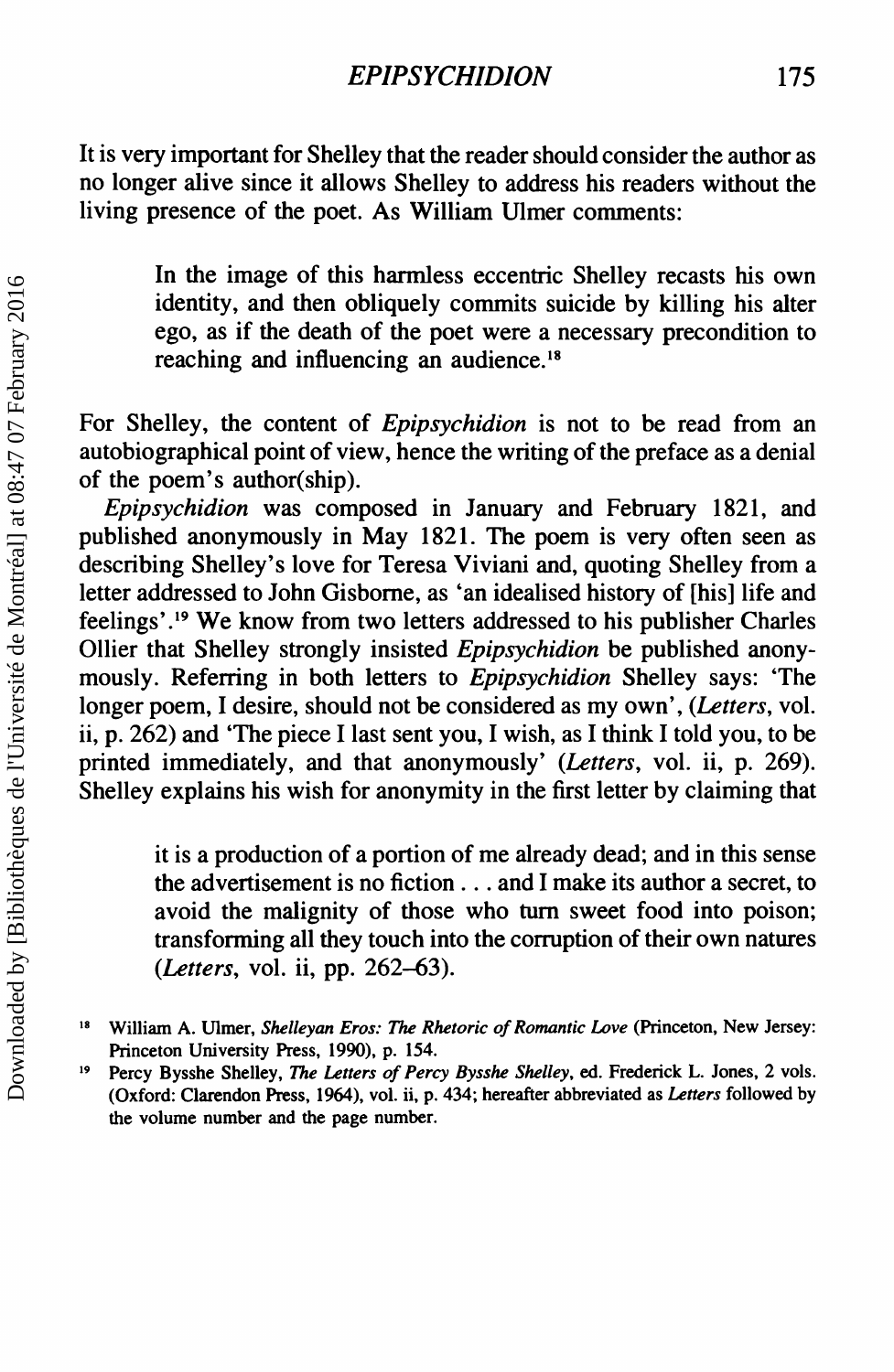Having been under fierce attack from reviewers, Shelley became very bitter about that particular subject, openly asking in *Peter Bell the Third:* 'Do poets, but to be abhorred / By men of whom they never heard, / Consume their spirits' oil?' (11.495-97) Furthermore, in a passage from a letter to John Gisborne referring to the poem, Shelley mentions his disillusionment with Teresa Viviani – the addressee of the poem, referred to as Emily - and emphasises the fact that it belongs to his past life:

> The 'Epipsychidion' I cannot look at; the person whom it celebrates was a cloud instead of a Juno; and poor Ixion starts from the centaur that was the offspring of his own embrace. If you are anxious, however, to hear what I am and have been, it will tell you something thereof *(Letters,* vol. ii, p. 434).

The last sentence of the quotation clearly acknowledges the autobiographical aspect of the poem and the change in Shelley's life, recalling Lord Byron's line in *Childe Harold's Pilgrimage:* 'but I am not now / That which I have been' (Canto IV, 185), and maybe also hinting ironically at his superiority toward Wordsworth, who declares in 'Tintern Abbey': 'I cannot paint / What then I was' (11.75-6). Then, in the same letter, Shelley continues:

> I think one is always in love with something or other; the error, and I confess it is not easy for spirits cased in flesh and blood to avoid it, consists in seeking in a mortal image the likeness of what is perhaps eternal *(Letters,* vol. ii, p. 434).

In a manner less ironical than in Hazlitt's *Liber Amoris,* Shelley admits that, as others would, he pursued an image in a mortal frame, and that is what the poem is about: it tells of the person with whom Shelley was in love then and how he felt at that time. Therefore, *Epipsychidion* can be seen as an autobiographical poem.

But what about the preface? Contrary to Harold Bloom's opinion,<sup>20</sup> I

<sup>&</sup>lt;sup>20</sup> Bloom states that 'the Advertisement, even in its final version, does not help us to comprehend anything of value in the poem' *[Shelley's Mythmaking* (New Haven: Yale University Press, 1959), p. 208]. .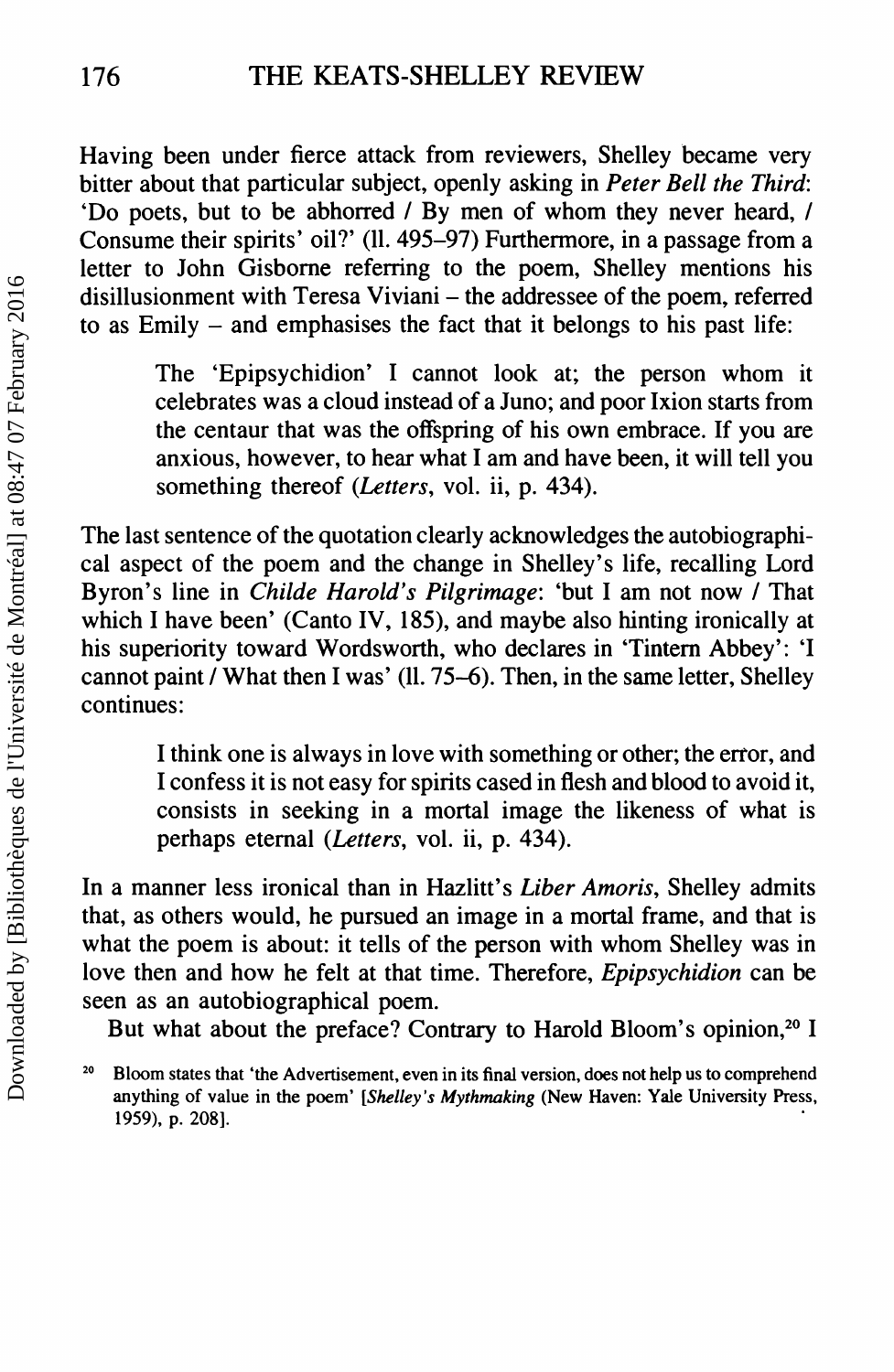believe the preface to be very important for a good reading of the poem. More than publishing the poem anonymously, Shelley distances himself from the poem by creating a preface writer and a deceased author. I have mentioned earlier that Shelley chooses to do so in order to reach and influence a certain audience. This desire to limit his audience is already present in the title, a thematic title which indicates the content of the poem  $-$  'About' or 'Toward' the 'Little Soul'<sup>21</sup> – and at the same time attracts learned persons able to understand and be interested by this Greek coinage. In a letter to Charles Oilier, Shelley indeed describes the readership he wanted for the poem as

> the esoteric few ... those who are capable of judging and feeling rightly with respect to a composition of so abstruse a nature, ... [and] who would ever be excited to read an obscure and anonymous production; and it would give me no pleasure that the vulgar should read it *(Letters,* vol. ii, p. 263).

And the same argument can be found in the 'Advertisement':

The present Poem, like the *Vita Nuova* of Dante, is sufficiently intelligible to a certain class of readers without a matter-of-fact history of the circumstances to which it relates; and to a certain other class it must ever remain incomprehensible, from a defect of a common organ of perception for the ideas of which it treats *(SP&P,* p. 373).

It can be argued that the poem is indeed 'of so abstruse a nature' that very few readers will be able to make sense of it. I would suggest that, having failed to please the general public on previous occasions, Shelley felt the need to limit his audience in anticipation. Shelley's choice not to simplify

<sup>21</sup> In fact, *Epipsychidion* does not exist in Greek. It is the construct of the Greek preposition *epi* meaning 'placed', 'on', 'resting upon', or 'in the direction of " and *psychidion* meaning 'soul' with the diminutive 'little'. For different interpretations of the meaning of *Epipsychidion,* see Jerrold Hogle's *Shelley's Process: Radical Transference and the Development of His Major Works* (New York and Oxford: Oxford University Press, 1988).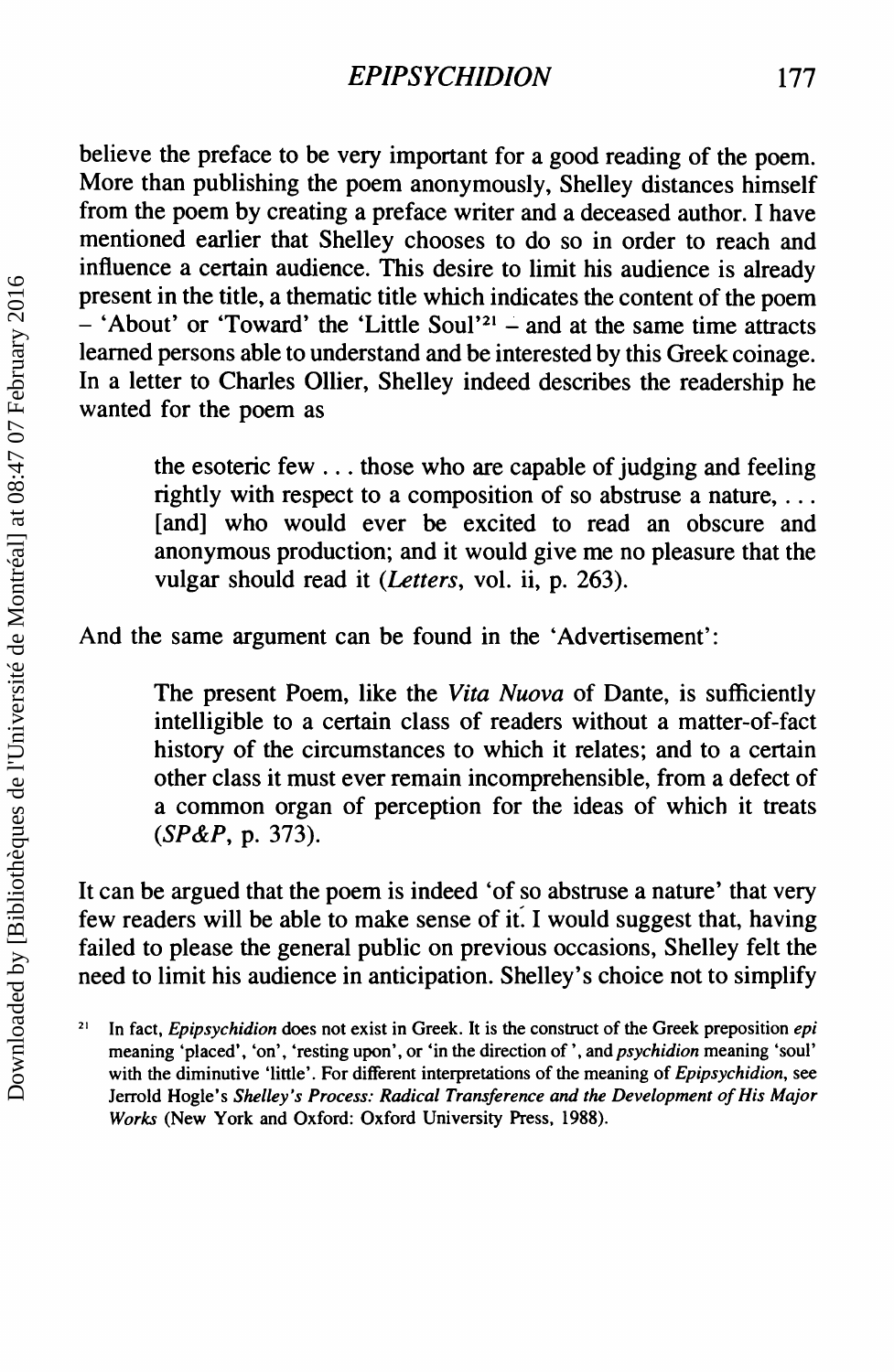his poetry in order to please the general public but rather to attract only a selected audience is already present in the Preface to *Prometheus Unbound* when he refers to 'the more select classes of poetical readers' *(SP&P,* p. 135). I would add that Shelley also tries to escape identification with the author by publishing the poem anonymously and declaring the writer dead in order to impede an autobiographical interpretation. The drafts of the 'Advertisement' - as found in the notebook shelfmarked *MS. Shelley Adds. d.l -* show how Shelley carefully removed possible clues for an autobiographical interpretation. Indeed, whereas the published version of the 'Advertisement' is neutral about the relationship between the author of the poem and the preface writer, the first draft is much more personal. The former begins with 'The Writer of the following Lines died at Florence, as he was preparing for a voyage to one of the wildest of the Sporades' *(SP&P,* p. 373); the latter begins with

amongst other papers

The following Poem, was found in the Portfolio of a young Englishman with whom the Editor had contracted a transitory intimacy contracted an intimacy at Florence, brief indeed, but sufficiently long to render the Catastrophe by which it terminated one of the most painful events of his life.  $-22$ 

The preface-writer of the first draft is indeed a close friend, as the last lines show:

## charge

The melancholy **task** of consigning the body of my poor friend to the grave, devolved on me. His desolated was committed to me by his desolate family. I caused him to

<sup>22</sup> *The Bodleian Shelley Manuscripts,* volume IV, ed. E. B. Murray 2 vols (New York and London: Garland Publishing, 1988) ii,  $29 - f$ . 102v.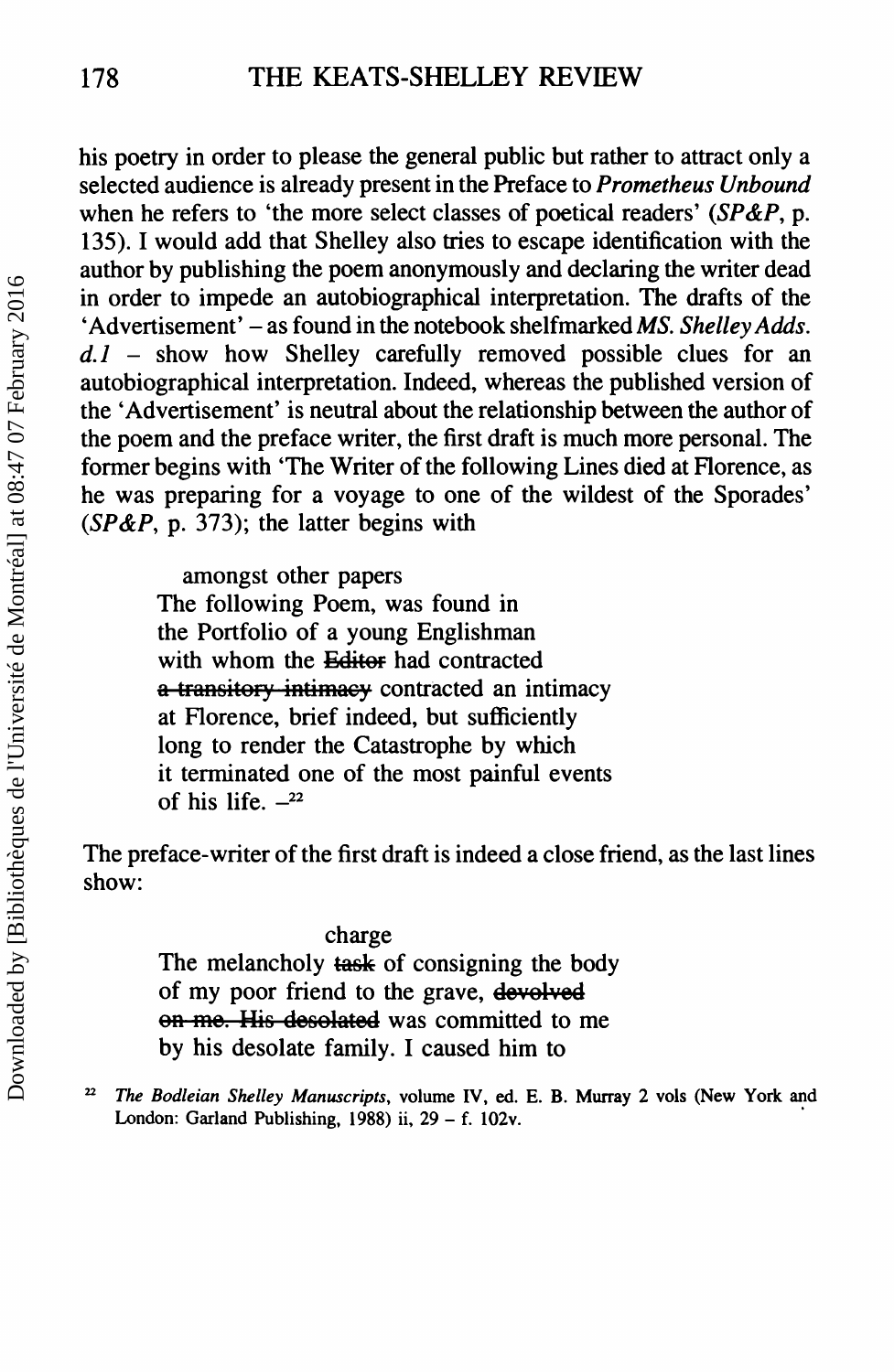be buried in a spot, in a spot previously selected by himself<sup>23</sup>

There are a few instances where Shelley's personality as the preface-writer is felt more strongly in the first draft, as he came to realise and consequently removed some lines in his revisions. For instance, the lines describing Shelley's criticism of his contemporary publications:

> The literary merit of the verses appeared, sufficient Poem in question may not be considerable; but the circumstances worse verses are printed every day,  $\&$  it appeared that the singularity of the circumstances which ---- to his possession [alone seemed]  $?$ <del>qui</del> to justify the editor in presenting through the  $press<sup>24</sup>$

In order not to limit his reader's reception of the poem, Shelley also deletes the lines about the content of the poem:

> For the love of woman which these verses express the was but one form of that universal Love which Plato taught.<sup>25</sup>

As a result, the final version declares that the poem 'is sufficiently intelligible to a certain class of readers without a matter-of-fact history of the circumstances to which it relates' *(SP&P,* p. 373). The main changes that take place throughout the three drafts and the published version are

*<sup>23</sup> The Bodleian Shelley Manuscripts,* volume IV, ii, 29 - f. IOlr.

*<sup>24</sup> The Bodleian Shelley Manuscripts,* volume IV, ii, 35 - f. I02r.

<sup>2</sup>S *The Bodleian Shelley Manuscripts,* volume IV, ii, 31 - f. IOlv.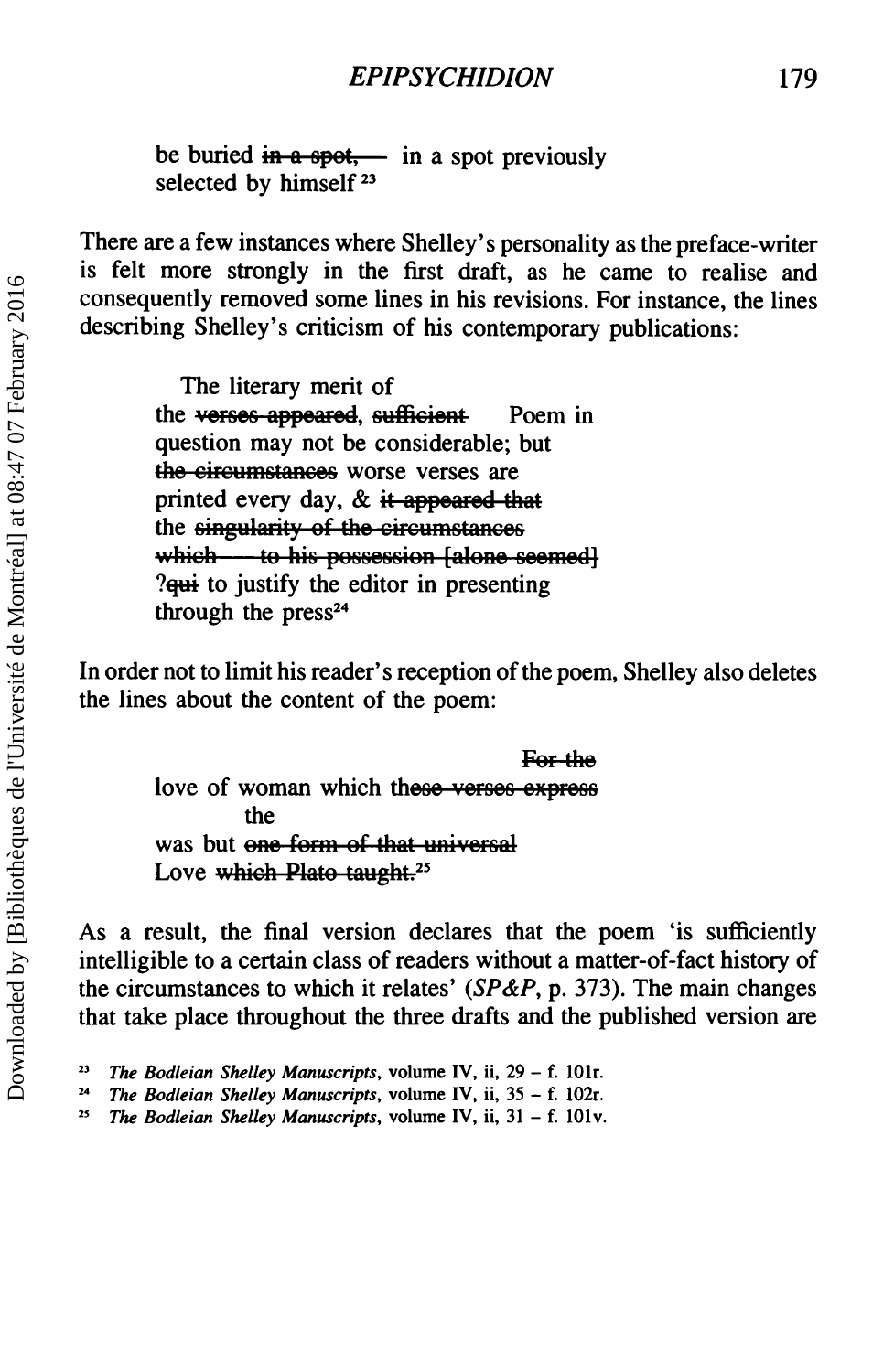about the author of the poem himself. Shelley indeed alters the descriptions to prevent any possible identification. For instance, the author is no longer described as 'a young Englishman' in the third draft and the final version. Or Shelley deletes the reference to the author's companions, as found in the second draft:

> He was a lady, who might have been accompanied by  $his$  wife,  $&$  an ?was appeared to be his wife. effeminate looking youth, to whom excessive he shewed an attachment so singular an attachment as to give rise to the suspicion, notion that she wa[s]s a woman  $-$ At his death this suspicion was confirmed; & their ill fated and the Poet ill fated object of his anomalous its illfa object speedily found a refuge both from the taunts of  $\leftrightarrow$  the brute multitude, & from the of her grief in the same grave that contained her lover.  $-26$

One can easily comprehend why Shelley decided to be much more elusive about the author and his companions. At the time of the composition of *Epipsychidion,* Shelley's reputation was heavily stained with public scandals.<sup>27</sup> He had eloped with Mary when he was still married to Harriet and had spent much time with Mary and Jane 'Claire' Clairmont, this leading to some rumours of 'incest', especially with the well-known lines (149-59) in *Epipsychidion* advocating extra-marital relationships. The fact

<sup>&</sup>lt;sup>26</sup> *The Bodleian Shelley Manuscripts*, volume IV, ii, 33-39 - f. 100v & f. 100r.

<sup>27</sup> For a detailed discussion of Shelley's reputation and contemporary reception, see my following article "'I will live forever": Shelley and his Reviewers' (1998).